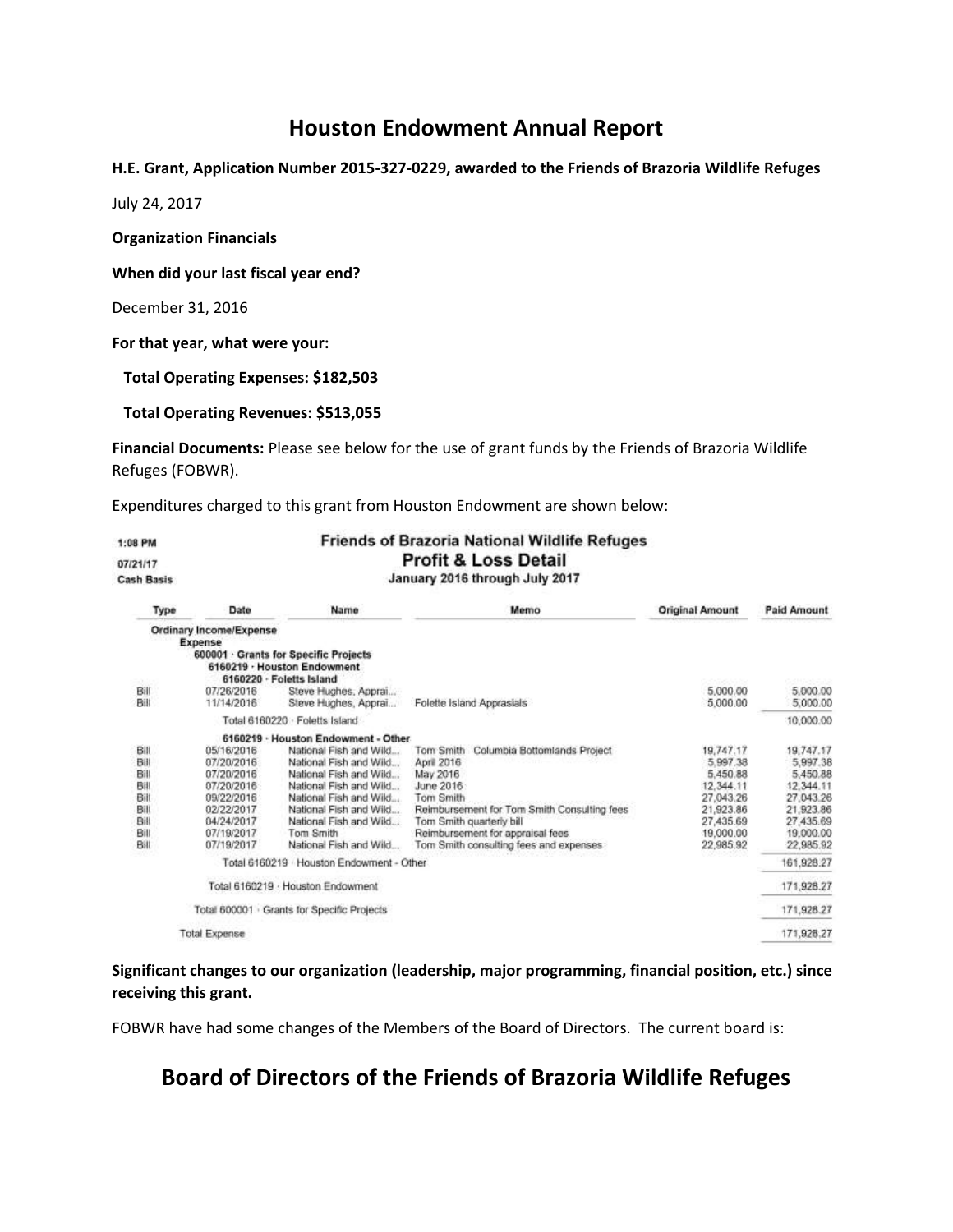| <b>Position</b> | <b>Name</b>                 | <b>Duties</b>                                                             | <b>Background</b>                                                                         |
|-----------------|-----------------------------|---------------------------------------------------------------------------|-------------------------------------------------------------------------------------------|
| President       | <b>Edward Barrios</b>       | Chairman of the Board                                                     | Retired, Dow Chemical Co.<br>Chemical Engineer, Health and<br><b>Environmental Safety</b> |
| Vice President  | Ron Bisbee                  | Program Chairman                                                          | Retired USF&WS Refuge Mgr.;<br>Consultant-seismology                                      |
| Secretary       | Mickey Dufilho              | Documentation of<br>official proceedings                                  | Retired, Dow Chemical Co.;<br>Professor of Microbiology,<br><b>Brazosport College</b>     |
| Treasurer       | <b>Richard Schaffhausen</b> | <b>Financial transactions</b>                                             | Retired, Financial Advisor                                                                |
| Member-at-Large | Oron Atkins                 | Coordinator, Capital<br>Projects                                          | Retired, Dow Chemical Co.,<br><b>Production Maintenance</b>                               |
| Member-at-Large | <b>Martin Cornell</b>       | <b>Grant Administrator;</b><br>Chairman, A Taste for<br>Nature Fundraiser | Retired, Dow Chemical Co.,<br>Senior Scientist, Dow<br>Automotive                         |
| Member-at-Large | Phil Huxford                | Chairman, Birds-of-Prey<br>Programs                                       | Retired, Landscape contractor                                                             |
| Member-at-Large | <b>Judy Green</b>           |                                                                           | Retired, reporting and public<br>relations                                                |
| Member-at-Large | Jeanne Manry                |                                                                           | Retired business owner; data<br>processing & analysis                                     |
| Member-at-Large | David Plunkett              | Chairman, Migration<br>Celebration                                        | Retired, Dow Chemical Co.,<br><b>Health and Environmental</b><br>Safety                   |
| Member-at-Large | Kim Richardson              | <b>Insurance and Contracts</b>                                            | Retired, Attorney                                                                         |
| Member-at-Large | <b>Torry Tvedt</b>          |                                                                           | Retired, Dow Chemical Co.,<br>Process Engineer.                                           |

#### **List, with amounts, how remaining funds will be spent:**

As of June 30, 2017, \$171,928.27 of this \$300,000 Houston Endowment Grant has been spent on preland purchase discovery activities. It is expected that these remaining \$128,071.73 will be spent by the end of the first quarter of 2018 to cover costs of support from Thomas Smith of the National Fish and Wildlife Foundation and appraisals of potential land purchases for the U.S. Fish and Wildlife Service (USFWS). Specific pending discovery activities are described below.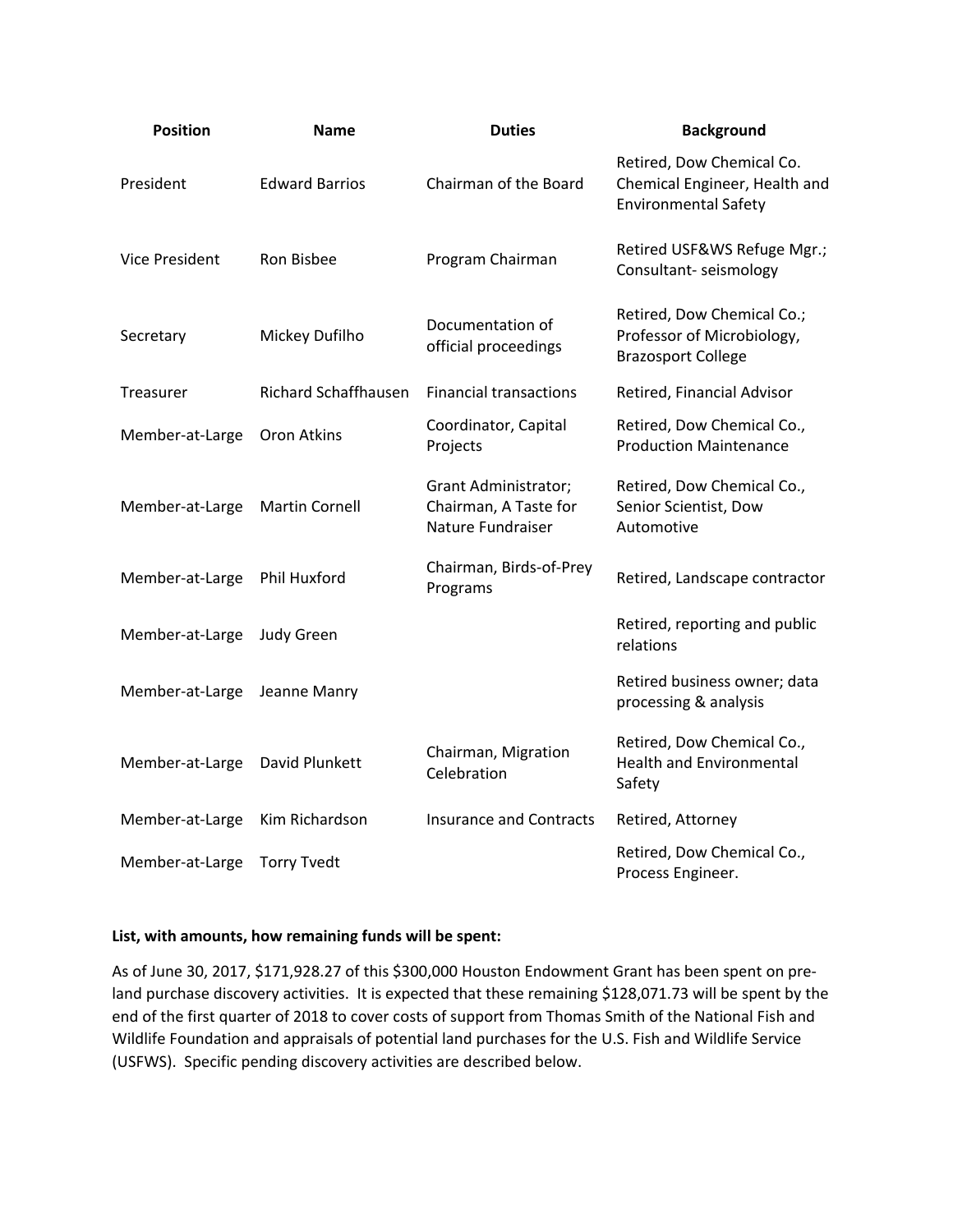### **Update on the work of FOBWR since Last Report to H.E.** (authored by Mike Lange, Trust for Public Lands)

The project area covers four Texas Mid-Coast Counties; i.e., Brazoria, Fort Bend, Matagorda and Wharton, which includes four units of the National Wildlife Refuge System; i.e. Big Boggy National Wildlife Refuge (NWR), Brazoria NWR, Columbia Bottomlands Unit of San Bernard NWR plus the San Bernard NWR. Houston Endowment funds only support pre-purchase discovery on lands in Brazoria, Fort Bend, and Wharton Counties. Activity in Matagorda County is included to provide a complete overview of the whole project to preserve lands in the Columbia Bottomlands and adjoining properties.

To date, a total of 60-plus private properties have been acquired by the Fish and Wildlife Service (FWS**)**  by purchase and donation, totaling 36,138.03-acres, at \$50,688,116 market value and now managed as part of the Refuge System. This land preservation project includes numerous major partners i.e., Houston Endowment, Friends of the Brazoria Wildlife Refuges (FOBWR), the National Fish & Wildlife Foundation (NFWF), The Trust For Public Land (TPL), Gulf Coast Bird Observatory, The Nature Conservancy, The Conservation Fund, Houston Sierra Club, Houston Audubon, etc. Funding sources include Houston Endowment Grants to Friends of the Brazoria Wildlife Refuges, 18 fee and/or conservation easement land donations from private landowners, mitigation funds, money donated to acquire lands from oil and gas companies in Texas, plus the use of federal Migratory Bird, Land & Water Conservation Funds, and NAWCA Grants, etc.

In 2016 fee title to three tracts were acquired by the FWS; i.e., the 1,080-acre Westcap property, the 270-acre Freeport LNG property, and the 84.20-acre Willy Family property. The Westcap tract was acquired by TPL and transferred to FWS with Migratory Bird (MBCC) funding. The Freeport LNG tract was owned by Freeport LNG and transferred to FWS as mitigation for their nearby plant development. The Willy Family tract was acquired for \$168,400 by FWS using part of the \$215,000 donation to NFWF Columbia Bottomlands NFWF/FWS land preservation account by Texas Gas Company (TGC). The Friends of the Brazoria Wildlife Refuges (FOBWR) continues to help cover the pre-acquisition land costs; i.e., the market value appraisal reports, title insurance policies, closing costs, and land surveys, for all three of the 2016 purchases.

In 2017, NFWF is working with the CB Project partners on acquiring fee purchase of the remaining properties within the boundary of the San Bernard Refuge, shown on attached maps, using available Houston Endowment/FOBWR pre-acquisition Grant Funds and the \$46,600 remaining donated money from TGC. Following is status and list of these private inholdings that are planned to be approved for purchase at the September Migratory Bird Conservation Commission Meeting (MBCC):

- The Century Assets 5-acre inholding in the Sargent Ventures Unit of the refuge located on the County Road about 1 mile north of the town of Sargent Beach. NFWF contracted the market value appraisal report of the subject property with fee appraiser James Jeffries. The \$92,500 appraised value has been approved and FWS has provided the landowner a purchase agreement to acquire the property with Fiscal year 2017 Migratory Bird Funds.
- The 17.32-acre Olson property inholding located along the County Road in the southeast portion of the San Bernard NWR. Property was also appraised by James Jeffries per contract with NFWF and the \$103,900 value approved and accepted by the landowners. FWS is sending the purchase agreement to the landowners to acquire the property with MBCC September funding.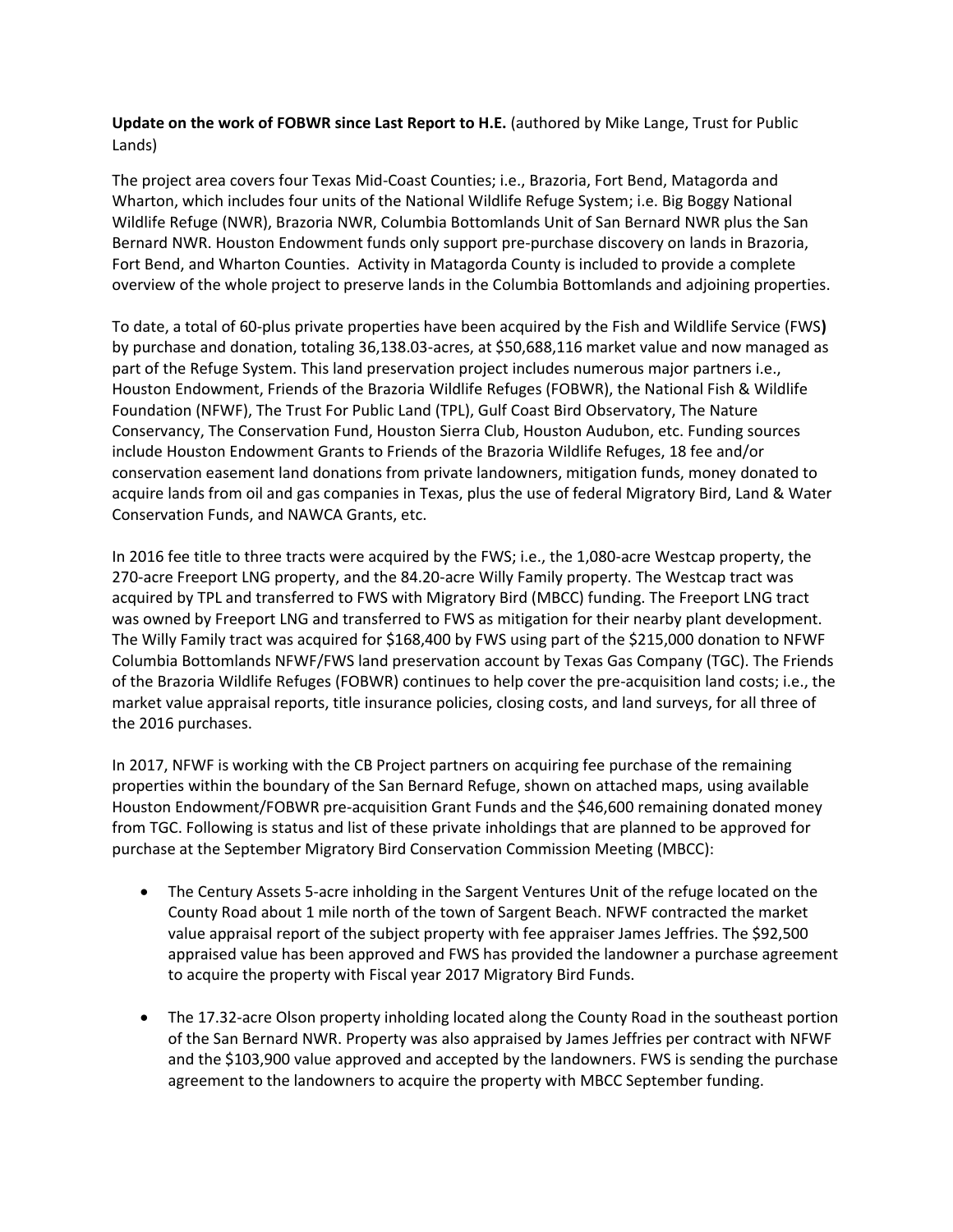• NFWF is also working with the Poole/Ducroz landowner's attorneys on their remaining private ownerships within the southeast boundary of the San Bernard Refuge, containing approximately 850-acres, more or less, (as shown on the attached map).

This land has a complex, long-standing private ownership problem for the San Bernard Refuge since its establishment in the 1970's. This problem is an artifact of the State of Texas original land survey patent errors, private ownership claims, uncertain location of US Army Corps of Engineers Intracoastal Waterway and Spoil Easements on the land, etc. NFWF and the FWS Realty Office are working with the landowners in efforts to obtain current legal descriptions of their ownerships in order to contract market value appraisal reports and obtain approval to acquire the subject lands with future MBCC funding.

Activity is also underway to acquire tracts of land in the Big Boggy and Brazoria National Wildlife Refuges:

- At the recent request from FWS, the NFWF has initiated pre-acquisition steps to acquire approximately 150-acres of Piping Plover Endangered Species Critical Habitat located at Cedar Lake Cut inholding at the San Bernard Refuge in Matagorda County. Because this land is outside of the four-county area stipulated in the Houston Endowment grant, FOBWR has received a \$30,000 from the FWS to help cover preservation costs of the subject lands that may contain numerous private owners with undivided ownership interests and potential claim by the State of Texas, being a former part of Cedar Lakes.
- The Trust for Public Land is working as a partner with the U.S. Fish and Wildlife Service and Consultant Tom Smith (NFWF) to acquire the 190 -acre Snow Tract. This is a high priority addition to the Refuge Complex, located just west of the Brazoria National Wildlife Refuge. The tract will greatly enhance the public use programs of Brazoria NWR providing excellent birding as well as fresh water fishing and a location for environmental education programs. The Trust for Public Land has the land under contract and the project will be going to the September  $6<sup>th</sup>$ meeting of the Migratory Bird Conservation Commission along with the two other refuge tracts at San Bernard. Houston Endowment funds held by the Friends of Brazoria Wildlife Refuges covered the very extensive and complicated appraisal needed for this project.
- The Alattar tract is an exciting potential acquisition and addition to the Brazoria National Wildlife Refuge. This 9,360-acre marsh and prairie landscape is one of the last large intact, pristine marsh systems remaining on the Coast near Houston. The Trust for Public Land is taking the lead on this project. The Galveston Bay Foundation is partnering on this project as well as Tom Smith with NFWF, and the Friends of Brazoria Wildlife Refuges. Currently we are all working together to provide a market value analysis/partial appraisal, which will allow the Trust for Public Land to get the land under a 2-year option agreement. Hopefully the project can be funded from several sources over the next 2 years including Deep Water Horizon funds, Migratory Bird Conservation Funds and other funding from private foundations and individual donors to match public grant funding.
- The Doss Tract is another Trust for Public Land project in partnership with the U.S. Fish and Wildlife Service and NFWF consultant Tom Smith. The project is a 714- acre marsh and prairie tract adjacent to the Big Boggy National Wildlife Refuge. It will connect the refuge to Lake Austin providing a large area of frontage on the lake. The project has been approved for funding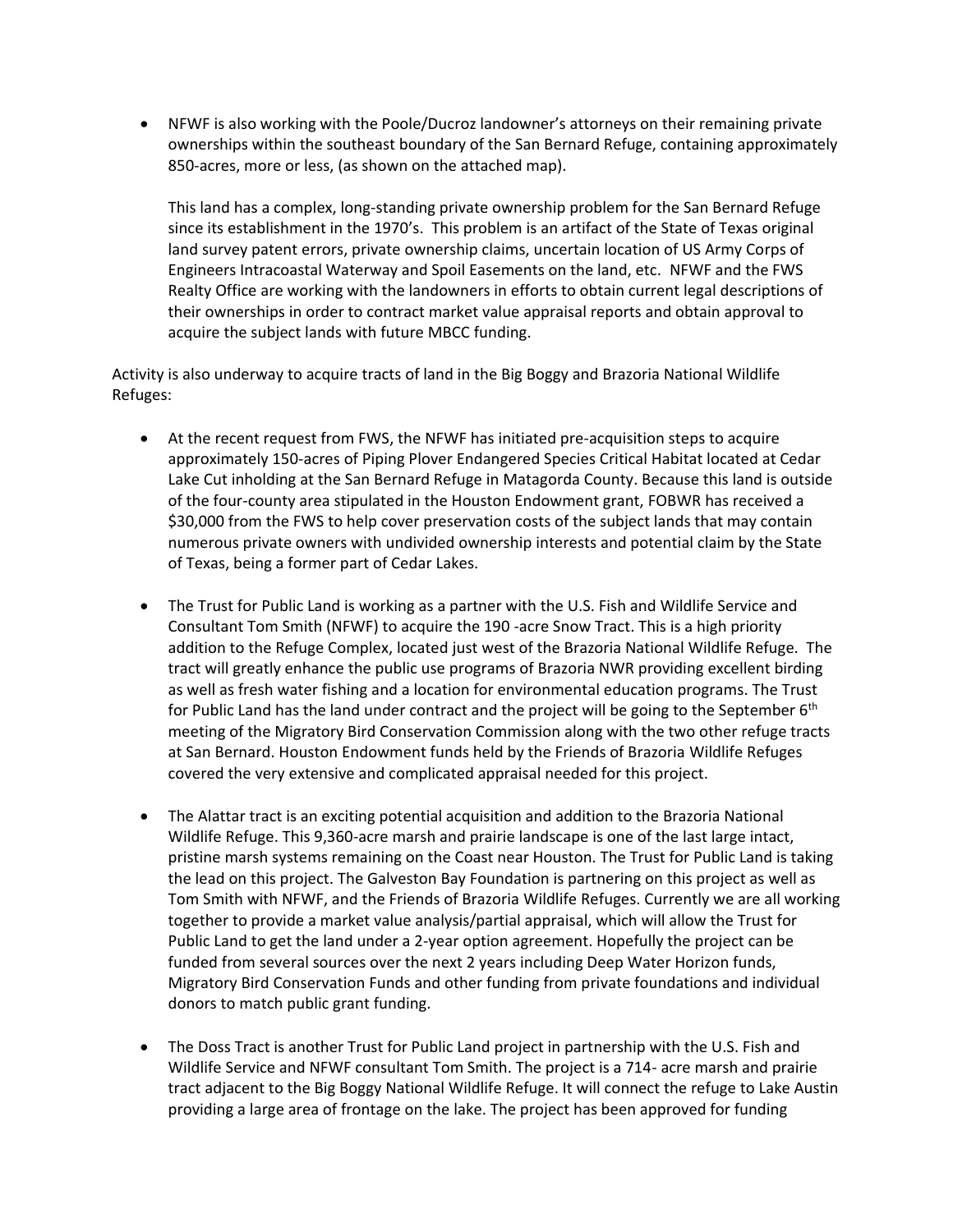through the Natural Resources Damage Assessment (NRDA) process which is part of the Deep - Water Horizon settlement. Because this tract is in Matagorda County, funds from the Houston Endowment grant to the FOBWR will not be used for pre-acquisition discovery activities.

• The Trust for Public Land is leading an effort to preserve marsh, bay, and beach habitats on Follets Island adjacent to the Follets Island Conservation Initiative. The land is on the south shores of Christmas and Drum Bays, and each tract reaches from the gulf to the bay waters. The Friends of Brazoria Wildlife Refuges, with the concurrence of Houston Endowment, have provided approximately \$16,500 from the grant funds for due-diligence appraisals for 3 ownerships on the Island establishing the market value for these tracts. To date, the Trust for Public Land has acquired all three tracts and will be transferring all three, a total of approximately 385 acres, to the Texas Parks and Wildlife Department for permanent protection as part of the Initiative. This land protection greatly enhances the conservation of the adjacent Refuge lands at the Brazoria National Wildlife Refuge, preventing over-development of Follets Island and Christmas and Drum Bays.

**Update on this specific project. Has the Program been completed? If so, provide a summary of the work that was accomplished and the benefits currently being provided as a consequence.**

Please see the above summary.

# Bay Tract **Brazona NWR** Westcap West Galveton Bay ria NWR **Imas Ba TITTING** Follets Island Tracts Guilf of Mexico Surfside Beach

#### **Attachments:**

Projects in the Brazoria NWR Vacinity

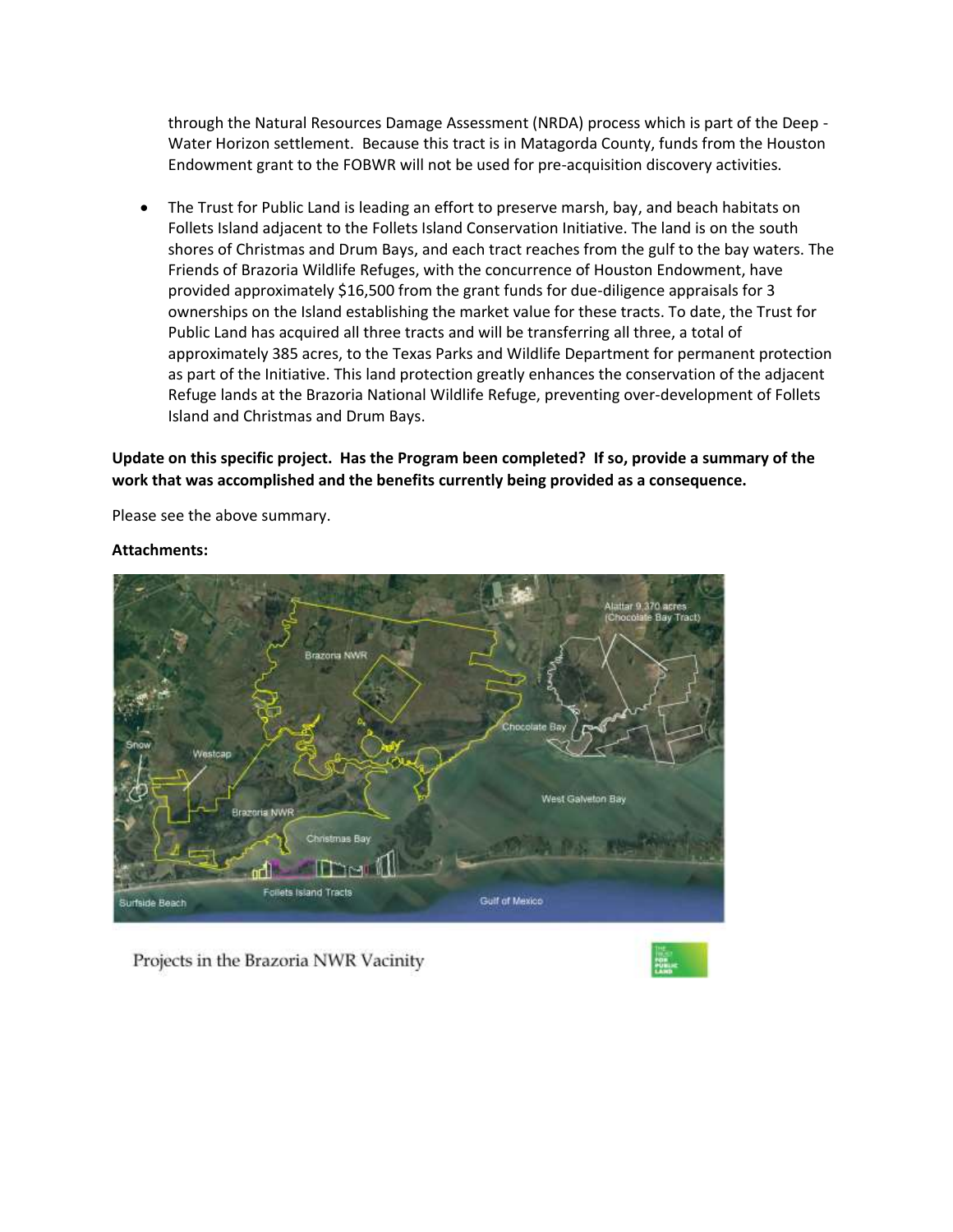

Follets Island Conservation Project The Pauls Tracts - Proposed Additions Approximate acres - 247



Stellar Tract - 134 acres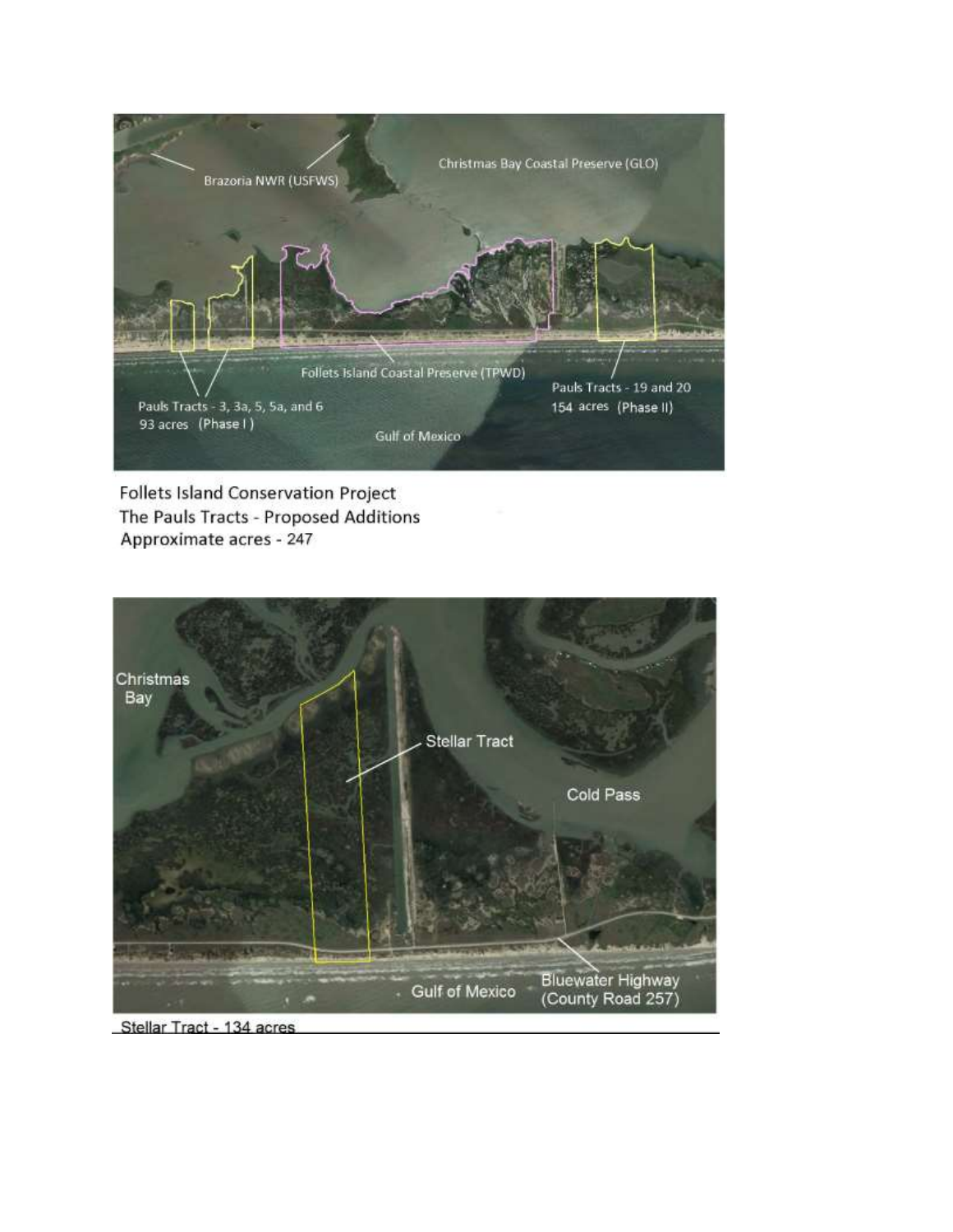

Westcap and Freeport LNG Tracts



The Snow Tract - approximately 190 acres

Submitted by Marty Cornell